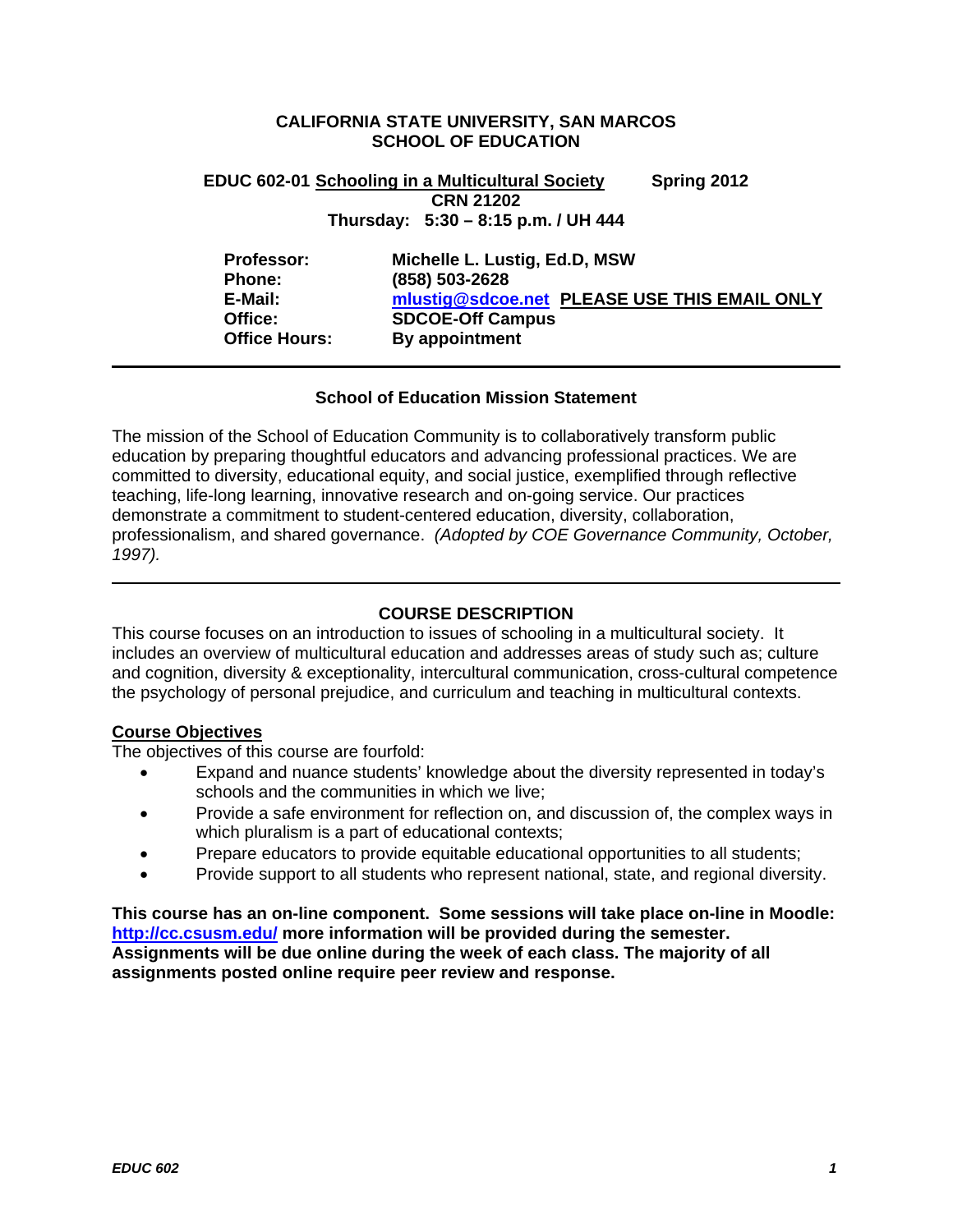# **GENERAL CONSIDERATIONS**

**Professional Disposition.** The College of Education mission statement and professional standards (see below) are the driving force behind all readings and activity related to this class. This course addresses sensitive and controversial topics. We will be exploring these topics together and striving to expand our perspectives by considering the diverse lenses through which fellow educators see educational issues. Keep in mind that all students are expected to demonstrate professional behavior at all times. Professional behavior is defined herein as one that *consistently* demonstrates integrity, responsibility, tolerance, and respect for self and others. All students are expected to listen to different opinions, consider and reflect in depth on other points of view, and deal proactively with constructive criticism. Any unprofessional behavior is grounds for process and review of the candidate's continued participation in this course and/or program progress.

**Outcomes and Standards.** The context for, and scope of this course is aligned with standards for the California Teachers of English Learners program, leading to the Cross-cultural Language and Academic Development (CLAD) endorsement, as articulated by the California Commission on Teacher Credentialing (CCTC), and as approved by the faculty of the College of Education. (Note: As of 2002, the CLAD competencies are collectively referred to as an *Authorization to Teach English Learners*.) Further consideration has been given to the alignment of standards for multicultural education as articulated by the National Council for Accreditation of Teacher Education (NCATE), the Interstate New Teacher Assessment and Support Consortium (INTASC), and the National Board for Professional Teaching Standards (NBPTS).

hard copy on the date due in class. **Academic Honesty.** Each student is expected to do his/her own work, and contribute equally to group projects and processes. Plagiarism or cheating is unacceptable under any circumstance. Cite all references and original authors. If there are questions about academic honesty, consult the University catalog. **All assignments will be turned it via TURNIT IN on Moodle and in** 

Appeals. Every student has the right to appeal grades, or appeal for redress of grievances incurred in the context of any class. Disputes may be resolved informally with the professor, or through the formal appeal process. For the latter, consult the Associate Dean.

**Ability.** Every student has the right to equitable educational consideration and appropriate accommodation. Students having differing ability (mobility, sight, hearing, documented learning challenges, first language/English as a second language) are requested to contact the professor at the earliest opportunity. Every effort will be made to accommodate special needs. Students are reminded of the availability of Disabled Student Services, the Writing Center, technology assistance in the computer labs, and other student support services available as part of reasonable accommodation for students.

**Students with Disabilities Requiring Reasonable Accommodations.** Students who require reasonable accommodations need to contact Disabled Student Services in order to receive approval of necessary accommodations. This office is located in Craven Hall, Room 5025a, and can be reached at (760) 750-4905 or (760) 750-4909 (TDD users).

# **UNLESS you require it to assist in your learning, please refrain from using your laptop during class discussions/group presentation. If you do require the use of technology please notify the professor on the first night of class.**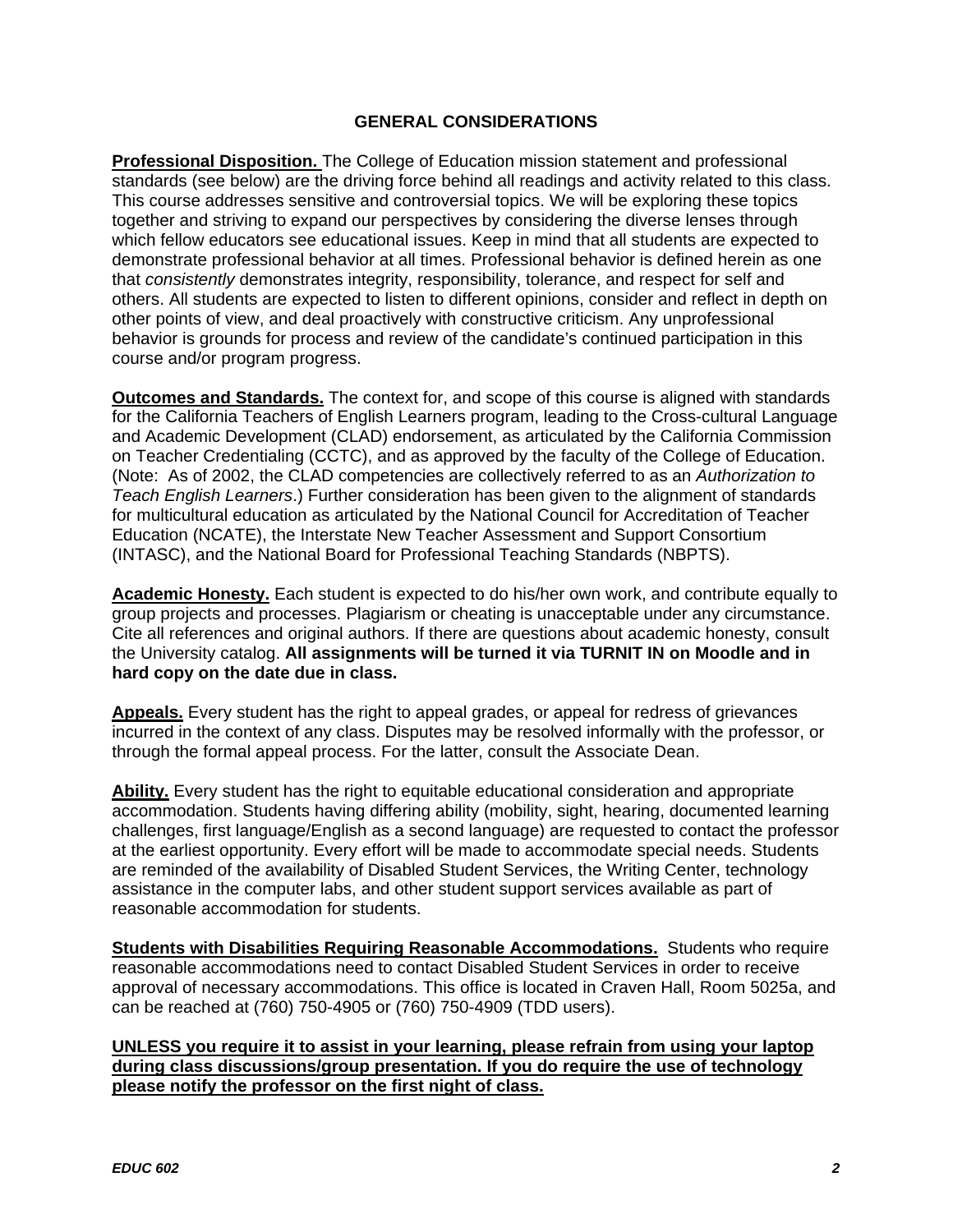**If your laptop is up: your participation grade will go down. The format of this class rarely requires notes to be taken, rather, your peers will benefit from your attention, participation and insights.** 

# **SCHOOL OF EDUCATION ATTENDANCE POLICY**

Due to the dynamic and interactive nature of courses in the School of Education, all students are expected to attend all classes and participate actively. At a minimum, students must attend more than 80% of class time, or s/he *may not receive a passing grade* for the course at the discretion of the instructor. Individual instructors may adopt more stringent attendance requirements. The instructor will determine procedures should the student have extenuating circumstances. (*Adopted by the COE Governance Community, December, 1997*). *FOR THIS CLASS: 1. If you miss three (3) class sessions or 8 hours you cannot receive a passing grade for the class. 2. I will allow up to two (maximum) makeup assignments for absences due to unavoidable professional obligations, illnesses, emergencies, etc. on a case by case basis. Do talk to me at the earliest opportunity if you plan to / need to make up absences. 3. Do strive for punctuality, and be mindful of late arrivals and early departures.* 

These measures are intended to encourage responsibility for one's own learning in a democratic, collaborative and reciprocal-learning environment.

This course is aligned to the following standard for the California Teachers of English Learners (CTEL) Program leading to CLAD certification:

# *Standard 9: Culture and Cultural Diversity and Their Relationship to Academic Achievement*

The program develops both broad and deep understanding of contemporary and historical concepts, issues, and perspectives related to culture and cultural diversity in California and the United States, The coursework addresses concepts and definitions of culture, including universal features of cultures (e.g., ethnocentrism, acculturation, cultural pluralism and congruence, intragroup and intergroup differences, impact of geography on cultural forms and practices). The coursework requires candidates to explore how cross-cultural contact and acculturation are affected by issues of power and status, psychological and social-emotional issues, and by social and economic factors. The program requires candidates to develop an understanding of major demographic trends related to linguistic and cultural diversity, as well as current trends and features of migration and immigration in California and in the United States. The coursework teaches candidates to develop conceptual understanding and requires them to demonstrate applied knowledge of cultural similarities and differences in communication styles, strategies for fostering positive cross-cultural interactions among culturally diverse students, and challenges involved in cultural contact. The coursework also requires candidates to analyze how this knowledge can be directly applied to instruction of English Learners in order to support student development and learning.

# *Standard 10: Culturally Inclusive Instruction*

The program provides candidates with conceptual understanding of culturally inclusive instruction and the important role that culture plays in school and classroom settings, and teaches candidates strategies on how to acquire in-depth knowledge of English learners' home cultures and cultural experiences. The program requires candidates to examine their own cultural beliefs, attitudes, and assumptions and how this assumptions impact student learning and achievement. The coursework has candidates demonstrate how to apply this knowledge to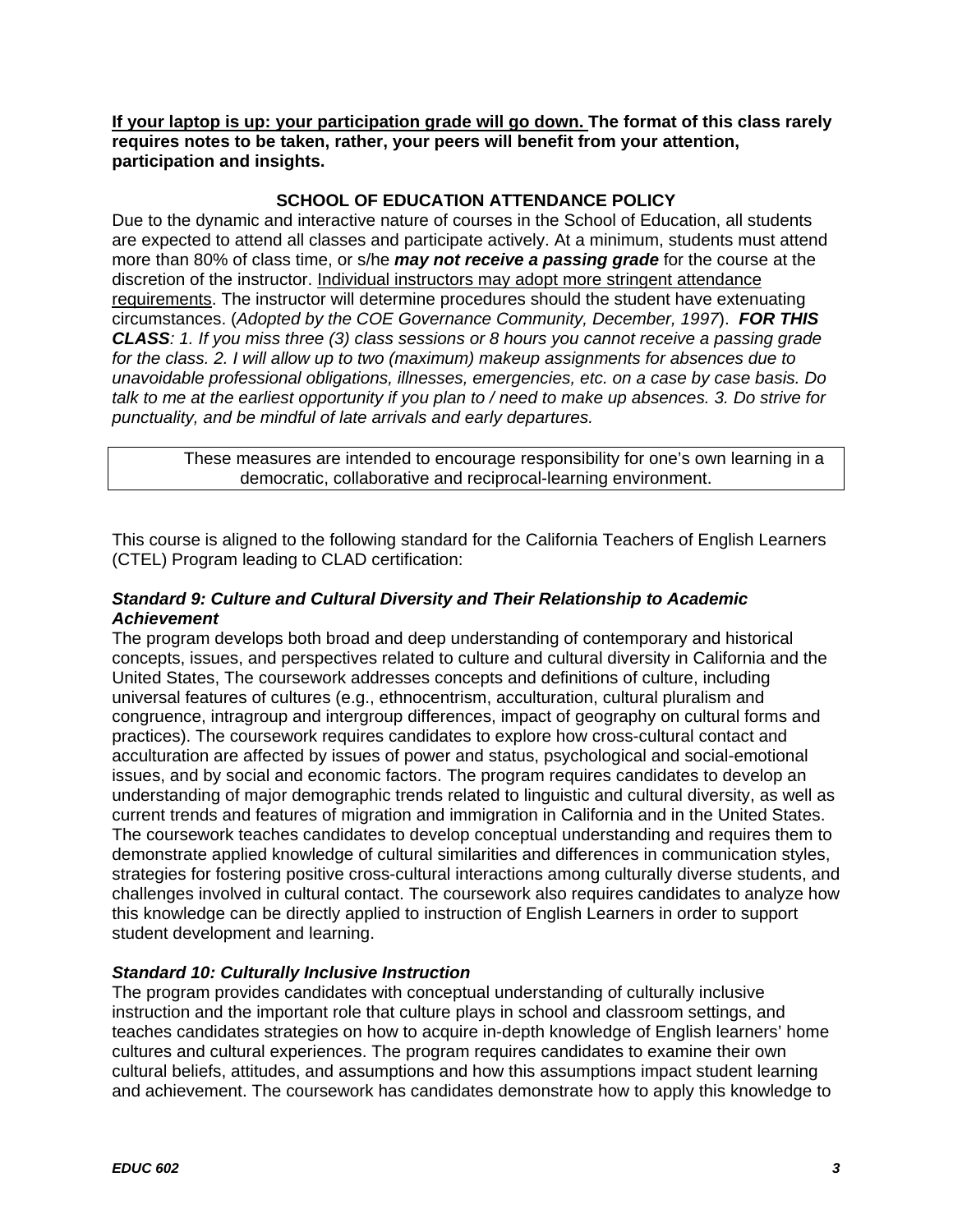create culturally inclusive learning environments in the classroom and school (e.g., setting high expectations for all students, having high levels of respect for cultural and linguistic diversity). The program teaches candidates how to apply culturally responsive practices that involve families and the community in decision-making processes and in students' learning. The program requires candidates to demonstrate understanding of the features, goals, and outcomes of different approaches to multicultural curriculum and how to implement strategies that reflect an inclusive approach with regard to students cultural and language backgrounds. Candidates are taught how to apply knowledge of culturally influenced learning styles and to apply knowledge of English learners' cultural backgrounds and experiences to instructional planning and implementation.

# **COURSE REQUIREMENTS**

This course is structured as a graduate-level seminar. The success of a seminar is dependent upon each and every participant being prepared. My role will be to "**facilitate**" and to intervene as necessary to prompt a topic. **I do not intend to lecture each week**, or to be the focus of the class. You will work to develop **your knowledge base** through the readings, discussions and presentations.

# **Graduate Writing Requirements**

The California State University maintains a Graduation Writing Assessment Requirement (GWAR) for master's students, to be completed before Advancement to Candidacy can be approved. A student may satisfy the graduate writing requirement in one of two ways: an acceptable standardized test score, or a paper that receives a passing score as described in the GWAR rubric. Toward the goal of providing opportunity for graduate students in the College of Education to satisfy the writing requirement, all papers in all graduate classes must adhere to the rules of style (for writing and format style) detailed in the Publication Manual of the American Psychological Association, 6th Ed. (2009). This is a required textbook for all CSUSM COE graduate courses.

Excerpt of Graduate Writing Requirements:

V. If a student is satisfying the graduate writing requirement through a submission of a paper(s), the student's writing should demonstrate graduate level skills in:

- style and format
- mechanics
- content and organization
- integration and critical analysis.

VI. The paper(s) will be scored using a rubric (1 - 4) in each of four areas: "I. Style and Format", "II. Mechanics", "III. Content and Organization", and "IV. Integration and Critical Analysis". The minimal acceptable combined score from all of the four (I-IV) sections is 10 points, with no scores of "1" on any section, resulting in a minimum of a 2.5 average for all sections. A master's program may establish a higher minimum average score for passing.

# **If I find grammatical, citation or spelling errors on the first page of any assignment it will be returned to you for correction and resubmission. Any paper that is resubmitted will**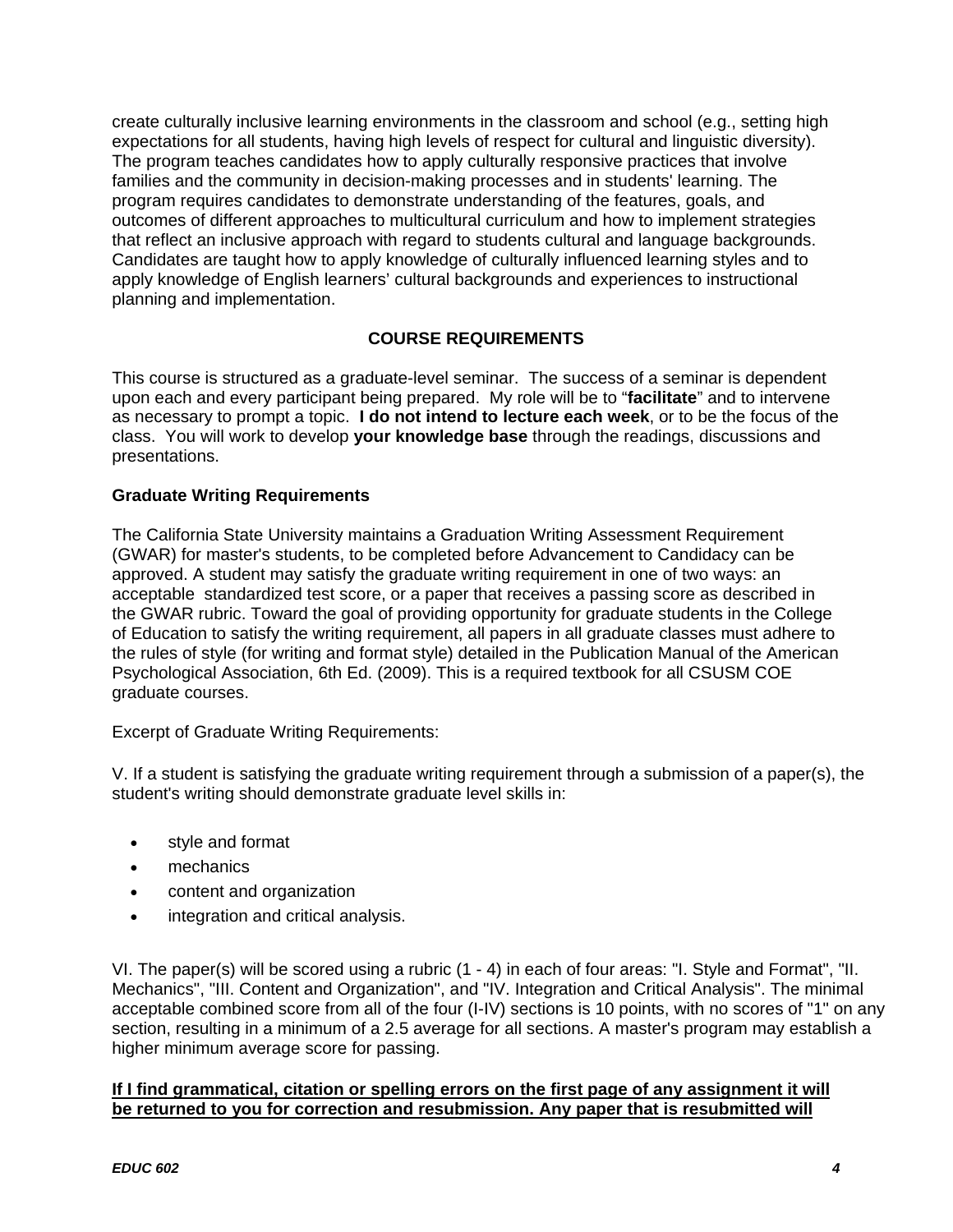**automatically be lowered by one letter grade. All resubmitted assignments will be due no later than the following class session.** 

# **Required Texts: ALL TEXTS ARE AVAILABLE AT the campus book store and Discount books. Some are also available at Amazon, half.com etc.**

Discount Campus Books 310 South Twin Oaks Valley Road #104 SAN MARCOS, CA 92078 (760) 510-1706

Corwin, M. (2000). *And Still They Rise: The Trials and Triumphs of Twelve Gifted Inner-Coty Students..* New York, NY. Harper-Collins. ISBN: 0-380-79829-9

Bigelow. B. (Editor) *Rethinking Our Classrooms: Teaching For Equity and Justice - Volume 2.*  Milwaukee, WI. Rethinking Schools. ISBN-10: 0942961277, ISBN-13: 978-0942961270 **(THIS TEXT WILL BE USED FOR DISCUSSION LEADER GROUPS WEEKS 10-15.)** 

Lee, E. Menkart, D.& Okazawa-Rey, M. (1998). *Beyond Heroes and Holidays: A Practical Guide to K-12 Antiracist, Multicultural Education and Staff Development.* Washington, DC: Network of Educators on the Americas. ISBN-10**:** 1878554174, ISBN-13**:** 978- 1878554178

# **(THIS TEXT WILL BE USED AS THE BASIS OF CLASS DISCUSSIONS WEEK 3-9. PLEASE BE AWARE THAT ANY STUDENT CAN BE ASKED TO LEAD A DISCUSSION ON ONE OF THE ARTICLES COVERED IN THAT CLASS PERIOD. )**

Required of all Master's courses:

American Psychological Association (2009) Publication Manual of the American Psychological Association, Sixth Edition. ISBN-10: 1433805618 ISBN-13: 978-1433805615

# **GRADING POLICY AND CONSIDERATIONS**

*Note: I reserve the right to change, add to, or delete any material or assignment from the course.* 

# **Grading Scale:**

Percentage required: A=93+, A- =92-90, B+=89-88, B = 87-83, B- = 82 – 80, C+=79-78, C=77- 73, C-=72-70, D+=69-68, D=67-63, D-=62-60, F=59 or lower.

Students must receive a C+ or higher in all coursework in order to be eligible for or remain in Education programs.

# http://cc.csusm.edu/ *All assignments will also need to be submitted in hard copy.*  **Submission of Assignments. Assignments should be typed in 12-pt font and follow APA formatting requirements.** *All assignments need to be submitted electronically on Moodle.*

 but lose 10% of earned credit per day. *Work received over one week late receives no credit.*  All students enroll in university courses on a voluntary basis. All students are expected to manage professional and personal responsibilities accordingly. All required work needs to be submitted on time. Work submitted late, but within one week of the due date will be accepted,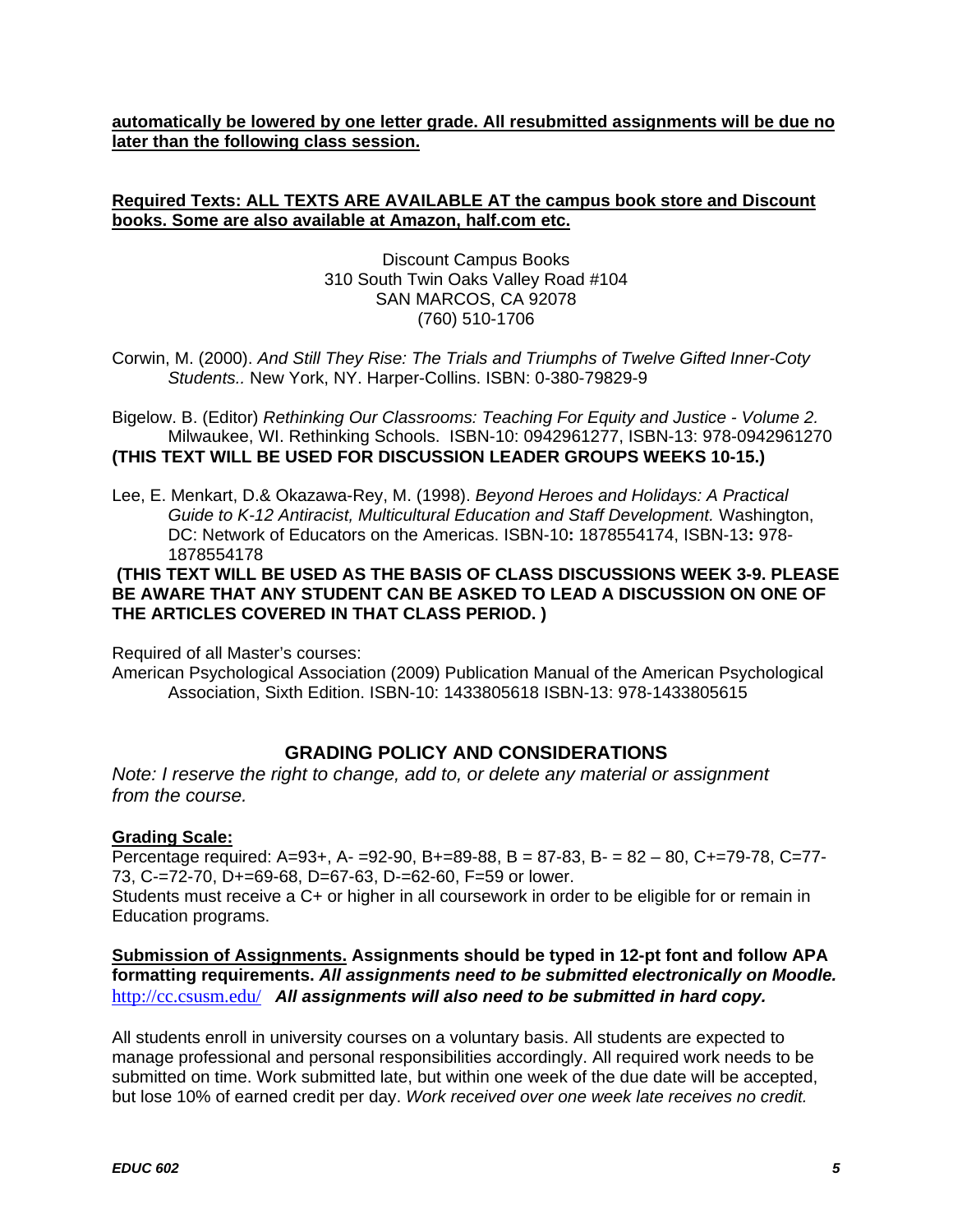**Grading Emphasis.** All work needs to reflect university level composition. All written assignments will be graded approximately 80% on structure, content and analysis (detail, logic, synthesis of information, depth of analysis, etc.), and 20% on mechanics (grammar, syntax, spelling, format, uniformity of citation, etc.). Please proof all of your work prior to submission. All citations, where appropriate, will use APA format. Consult Library Services for the *Manual of Citation of the American Psychological Association,* or www.apastyle.org/index.html. **All papers will be screened thru TURNITIN and originality of work will be verified.** 

# **DESCRIPTION OF ASSIGNMENTS**

# **1.** Attendance and Class Participation

You are expected to attend all class sessions and participate actively in discussions and activities both on-line and in-class. In order to do so, you are expected to complete all required readings by the assigned date. *Missing more than one class requires a lowering of your grade.* Being consistently late and/or leaving class early can also lower your grade. These measures should be viewed as taking appropriate individual responsibility for one's own learning in a democratic, collaborative and reciprocallearning environment.

# **2.** Discussion Leader **20 points 20 points**

In small groups, students will lead the class in a discussion on assigned readings in *Beyond Heroes and Holidays.* Sections will be assigned the first night of class*.* This is not intended to be a summary of the entire section. The role of the presenters is to pull out themes in the readings, compare and contrast opinions presented and increase the level of awareness and understand of the entire class. The entire class is responsible for the material in the assigned section. The discussion leaders will provide the area of focus for the class discussion. Discussions can include small group work, written prompts, exercises or Q & A. etc. It is not recommended that students create power points unless they are used to prompt conversation. **This assignment is not designed to be fulfilled in a didactic format.** 

**DUE: Weeks 10-15, to be determined on the first night of class.** 

# **3. Reflection Papers-And Still We Rise: 20 points**

Using the text as well as other readings, current events, and your own observations, write a paper that responds to 3 of the 5 prompts below. This paper should be 3-5 pages in length and follow APA format including references as appropriate.

1. Discuss the micro forces that influence the students in the book and how they compare to the micro forces that influence mainstream America. Include discussion of the impact of the individual student's race/ethnicity. Definition: Micro= Individual (biological, physical, emotional)

2. Discuss the mezzo forces that influence the students in the book and how they compare to the mezzo forces that influence mainstream America. Include discussion of the student's socioeconomic forces that influence the student's family's etc.

# 20 points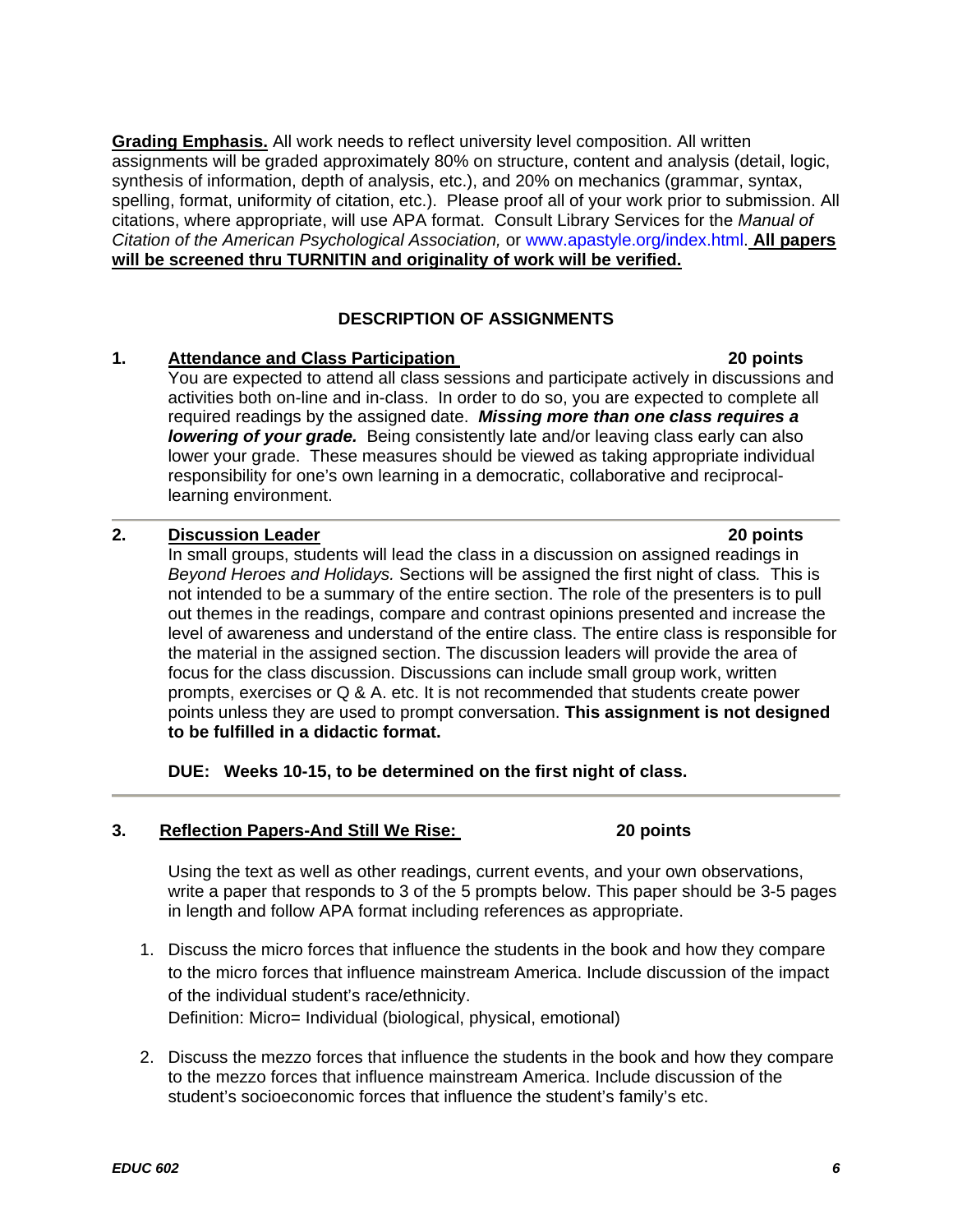Definition: Mezzo=small groups (includes family, work groups, school groups)

- 3. Discuss the macro forces that influence the students in the book and how they compare to the macro forces that influence mainstream America. Include discussion of the larger political forces that influence the student's educational options. Definition: Macro=Community (social, environmental, political systems)
- 4. Discuss the adults in the school and critique the positive contributions they made to the students' school experience. How did they demonstrate their belief in the students worth and potential?
- 5. Discuss the adults in the school and critique the negative contributions they made to the students' school experience. How did their action/inaction, personal beliefs, values, judgments or issues interfere with the student's success?

# **DUE: Session #4**

**YOU MUST LET ME KNOW BY WEEK 2 OF THE SEMESTER WHICH ASSIGNMENT YOU WILL BE COMPLETING 4a or 4b. Both are worth 20 points. You will only complete one of these assignments.** 

 **4a. ELD Literacy Intervention Plan 20 Points**  *\*If you are taking this course for any of the following requirements, YOU MUST COMPLETE THIS ASSIGNMENT: A. the CTEL.* 

*B. the "Add On" Level I Mild/Moderate and Moderate/Severe Education Specialist Credential for candidates who do not hold a SB 2042 preliminary credential or a CLAD certificate to fulfill CCTC requirements to authorized the candidate to provide to English learners 1) instruction for English language development and 2) specifically designed content instruction delivered in English. C. The Reading Certificate requirements for Literacy masters students.* 

The purpose for this assignment is for you to look at student achievement of culturally

and linguistically diverse students over time to determine what happens to students within a system. The purpose is not to examine and criticize your school district. It is to look at opportunities made available to or denied children who are culturally and linguistically diverse.

#### **Components of the project**

 *Population:* Select a group of ethnically and linguistically diverse students in a grade level who have attended your school for at least three years. Do a review of their school history and success or lack of success.

*Data collection*: Consider the following:

 What do you know about the students' cultural and language backgrounds? Are there any social, economic and/or political factors you can identify that may impact the students' instruction?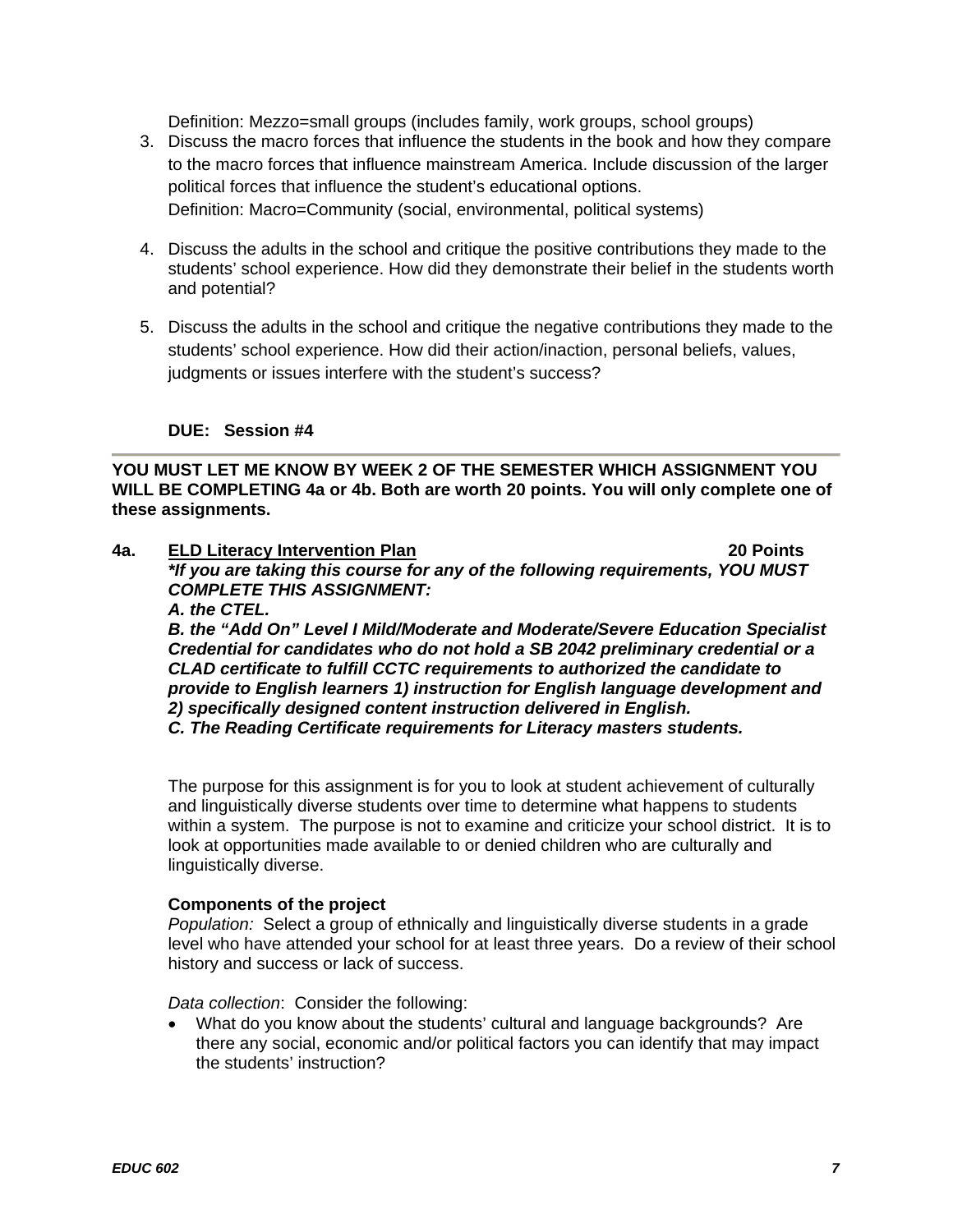- Testing process when the students entered school. Were they tested? Which test was used? Tested in their primary Language? In English? What were the scores? What do the scores mean?
- Placement issues. Where were the students placed? What kinds of classrooms?
- Services received: What kind of services did the students receive? Were any referred to Special Education? Why? Are any in the SST process? Why? How many have been placed in special education?
- Re-classification: Were the students ever re-classified? What process was followed and is typically followed in your district?
- Look at the grades the students received over three years and look for patterns in terms of achievement. Match the history of each student with his/her present achievement. Are there differences? What growth occurred? Have their CELDT scores increased? Plateaued?
- Analyze the data that you have collected and discuss how these students have progressed through the system.
- Factors of retention: Were these students retained? How many? Why?

# *Written Assignment*:

Develop a literacy (listening, speaking, reading and writing) plan for these students. Your literacy plan must be 6-8 pages and should include the following information:

- 1. A description of the students including the data you collected about their cultural and language backgrounds, their families, their testing, their placements, etc.
- accountability will be necessary to ensure equal access and success? 2. A literacy plan based on the data you collected. What would you do to ensure equal access to grade level curriculum for these children? How will the state adopted materials be used to support academic growth? What additional support do these students need? How will you ensure that will happen? What support and
- 3. A description of how you will communicate your literacy plan to the students' families.
- 4. A reflection of what you learned about yourself (cultural beliefs, attitudes and assumptions) while developing your literacy plan in regards to the English learners and their families.

# *Successful completion of this assignment fulfills CTEL requirements for Standards 9 and 10. Students must post this assignment to their CTEL Portfolio as evidence they have met these standards.*

*This assignment fulfills the requirement for the "Add On" Level I Mild/Moderate and Moderate/Severe Education Specialist Credential for candidates who do not hold a SB 2042 preliminary credential or a CLAD certificate to fulfill CCTC requirements to authorized the candidate to provide to English learners 1) instruction for English language development and 2) specifically designed content instruction delivered in English.* 

*This assignment fulfills the requirements for Literacy masters students in who are taking EDUC 602 in lieu of EDUC 627.* 

**DUE Session #10** 

**4b.** Analysis of an Issue

20 Points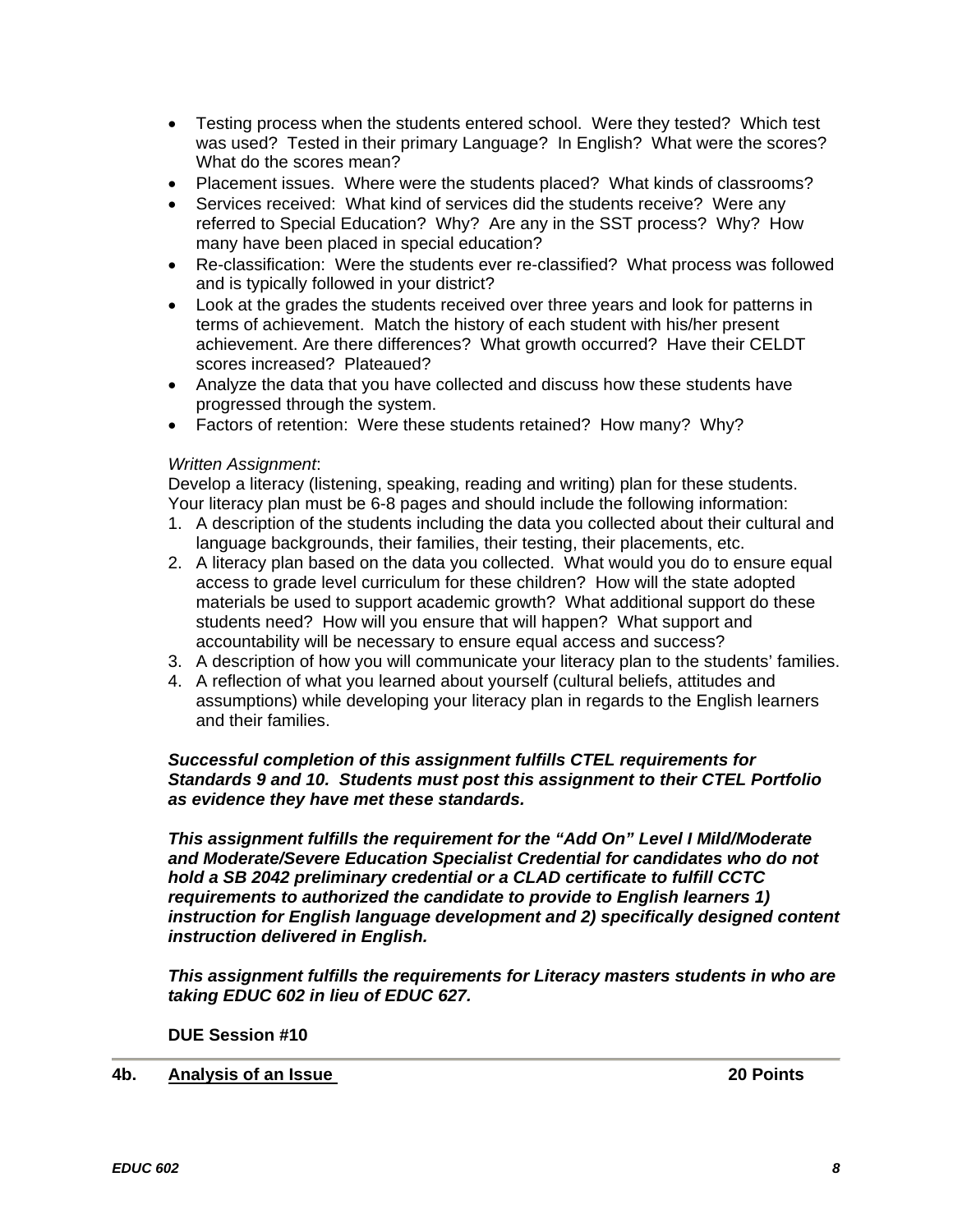Identify an issue or concern in your school, district, community or region. This must relate to **multi cultural education, equity or social justice** in regards to school aged children and youth. There are four (4) primary parts to this assignment, all which are documented in your paper:

- 1. **Research** the issue in depth and document that research using APA format. Include (as appropriate):
	- a. Why is this significant issue?
	- b. How does this relate to issues of social justice, equity or multicultural education?
	- c. What concerns you about this issue?
	- d. What it is the impact?
	- e. Is there historical significance?
	- f. Other important information relevant to this issue.
- 2. Identify **community based organizations**, **foundations or public agencies**  that address this concern. If schools or districts are they only entities addressing the issue choose another issue. The focus of this should be as local as possible.
- 3. **Analyze the impact** of these interventions. Determine what is working and what is not.
- 4. **What may be done** by you, your community, your school etc to address this issue/concern?

Your paper must be 6-8 pages. This **may** lead you to explore this issue further in your Social Justice Action Plan.

# **DUE Session #10**

# 5. Critical Pedagogy/Social Justice Action Plan **1988** 20 Points

Your final project is to develop an individual professional action plan that specifically addresses your new understandings of critical pedagogy in relation to schooling in a multicultural society. Hopefully our readings of critical pedagogy will bring to the table new questions and concerns about your classroom, your students, your school, your district, or your overall professional work. Based on these questions, develop a specific action plan that you could enact in your professional role. Our discussions throughout the semester should help you identify issues about your classroom, your students, your school, your district, the community and/or your overall professional work. Based on the issue you "name," you will develop a specific action plan that you can enact as a professional educator working towards social justice and equity. The 2-3 page **final paper** will discuss this action plan. Our final session will consist of presentations of these action plans.

# **DUE: Session #15**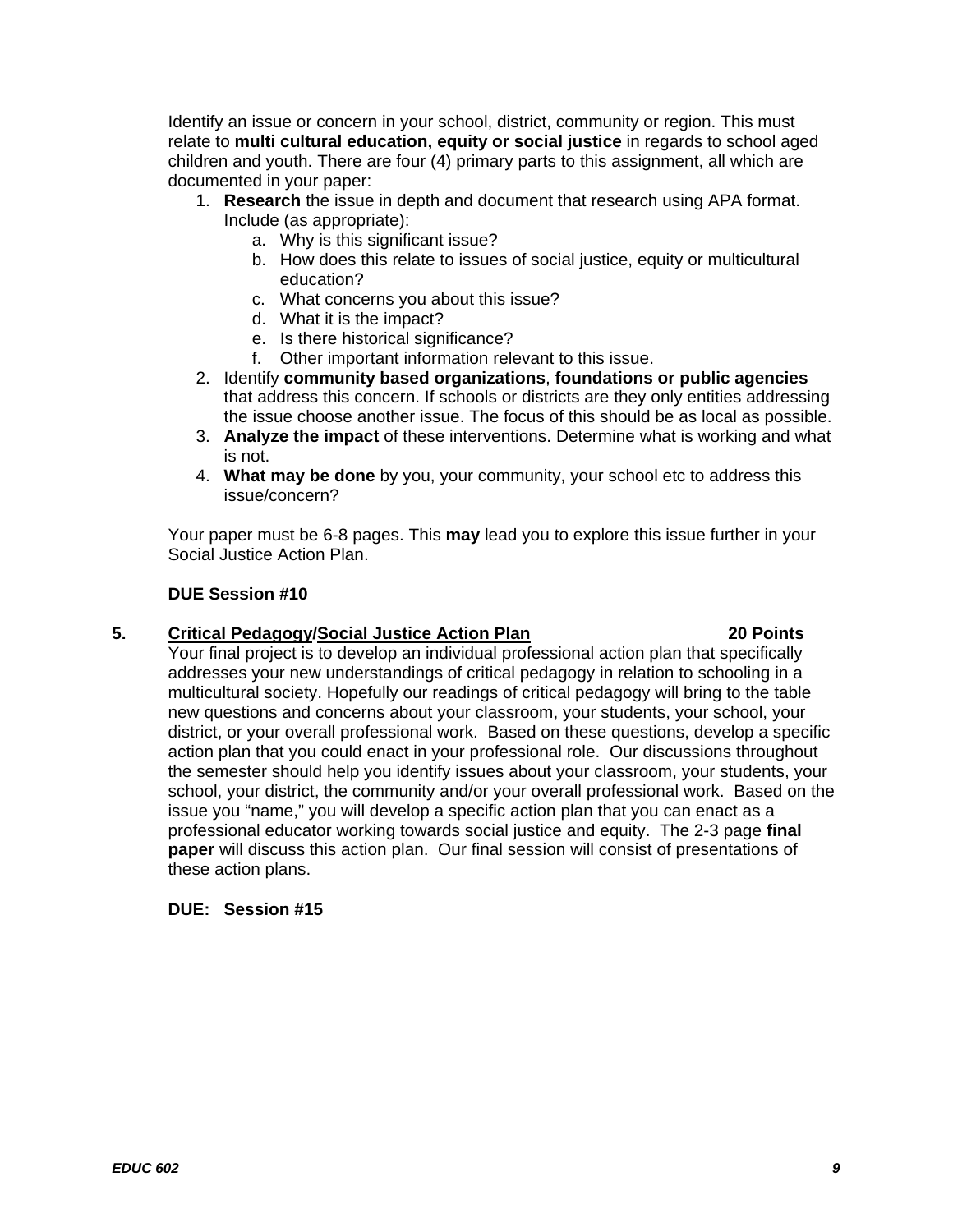# **WEEKLY READINGS / TOPICS**

NOTE: Assigned readings MUST be brought to ALL class sessions.

#### **Introduction and Expectations**

**Session #1 1/26/12 Introduction and Expectations Please download the syllabus from the SOE Website or Moodle**  Introductions / Syllabus Overview/Course Expectations/COE Mission Statement Conceptions / Community Norms and Expectations Signups for Discussion Leader groups and assignments Quick write exercise in class

*Due next class:* Corwin *And Still They Rise*  Introduction, Prologue, Parts 1 and 2

#### **Session #2 2-2-12 Multicultural Education and Identity Exploration**

Readings to Discuss: Corwin *And Still They Rise, Introduction,* Prologue, Parts 1 and 2

Misconceptions of Culture and Multicultural Education Identity Exploration

**Due for Next Class:** Corwin *And Still They Rise*  Parts 3-4

#### **Session #3 2-9-12 White Privilege**

Readings to Discuss: Corwin *And Still They Rise Parts 3 and 4* 

White Privilege: In class reading and response activity. **Bring Beyond Heroes and Holidays to class with you.** 

**Due for Next Class** Heroes and Holidays: School Staff, Family and Community Development Pages 1-122

#### **Session #4 2-16-12 Marginalized/At-Risk Student Populations**

Readings to Discuss: Heroes and Holidays: School Staff, Family and Community Development Pages 1-122

Protecting LGBT Youth in our Schools

Exploring Our Own Biases Prejudices and Stereotypes

**Due for Next Class**: Heroes and Holidays: Reading Between the Lines: Critical Literacy and Language-Pages 123-187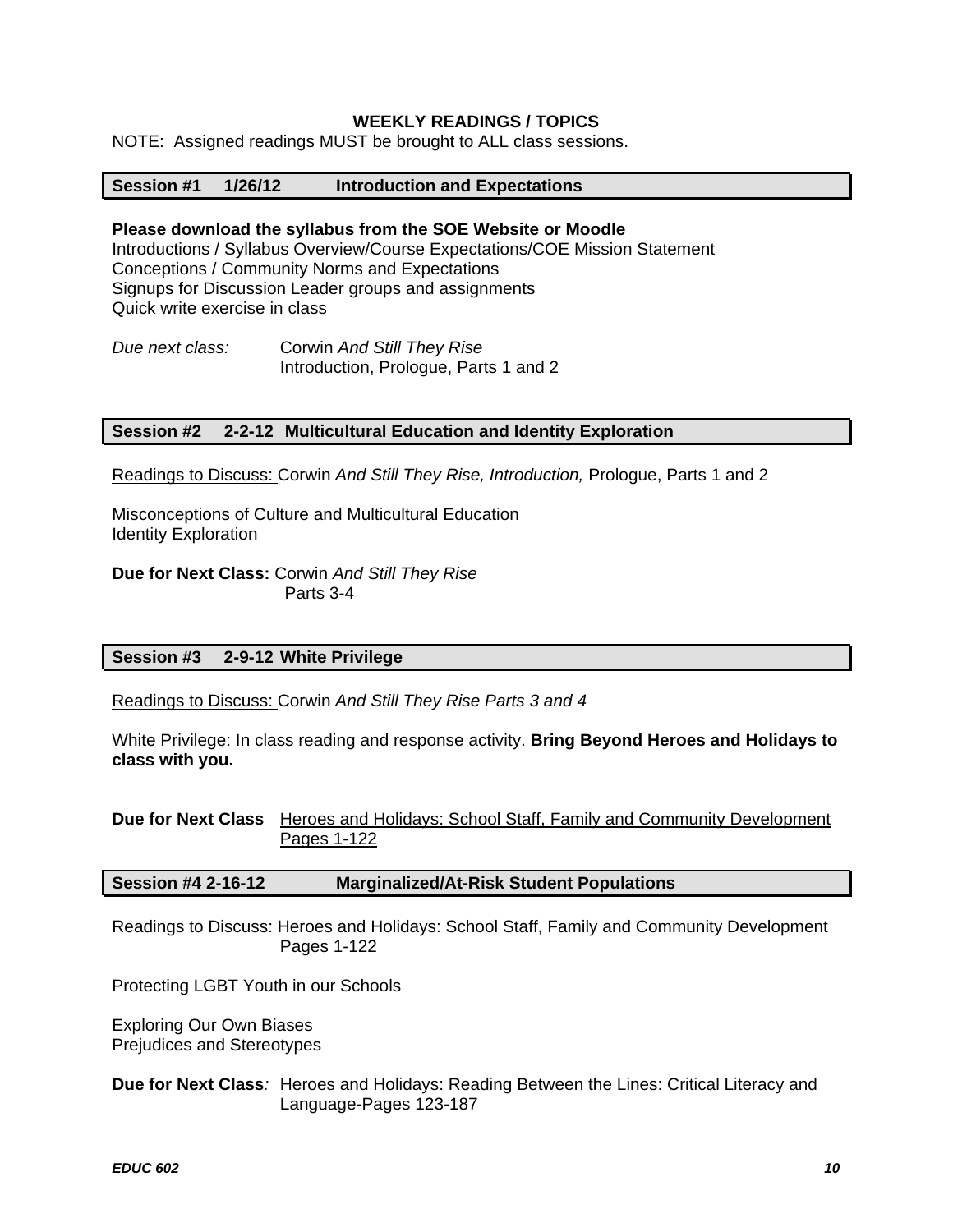# **Session #5 2-23-12 Power, Privilege and Racism**

Readings to Discuss: Bigalow: Heroes and Holidays: Reading Between the Lines: Critical Literacy and Language-Pages 123-187

Homeless Education

Racism, Anti-Racism and Cultural Proficiency

**Due for Next Class***:* Heroes and Holidays: Lessons from the Classroom- Pages 191-329

#### **Session #6 3/1/12 Social Justice in Public Education?**

#### **Turn in Reflection Papers-The Power of Bias in Our Society**

Readings to Discuss: Heroes and Holidays: Lessons from the Classroom- Pages 191-329

How to Teach for Social Justice Foster Care

**Due for Next Class** Heroes and Holidays: Technology-Pages 331-351

#### **Session #7 3/8/12**

Readings to Discuss: Heroes and Holidays: Technology-Pages 331-351

Readings to Discuss: Waiting for Superman Video and class discussion

**Due for Next Class***:* Heroes and Holidays: School wide Activities-Pages 361-368 **3/15/12 SPRING BREAK** 

#### **Enjoy your time off!**

**Session #8 3/22/12** 

Readings to Discuss: Heroes and Holidays: School wide Activities-Pages 361-368

**Due for Next Class***:* Heroes and Holidays: Holidays and Heritage and Talking Back-Pages 373- 409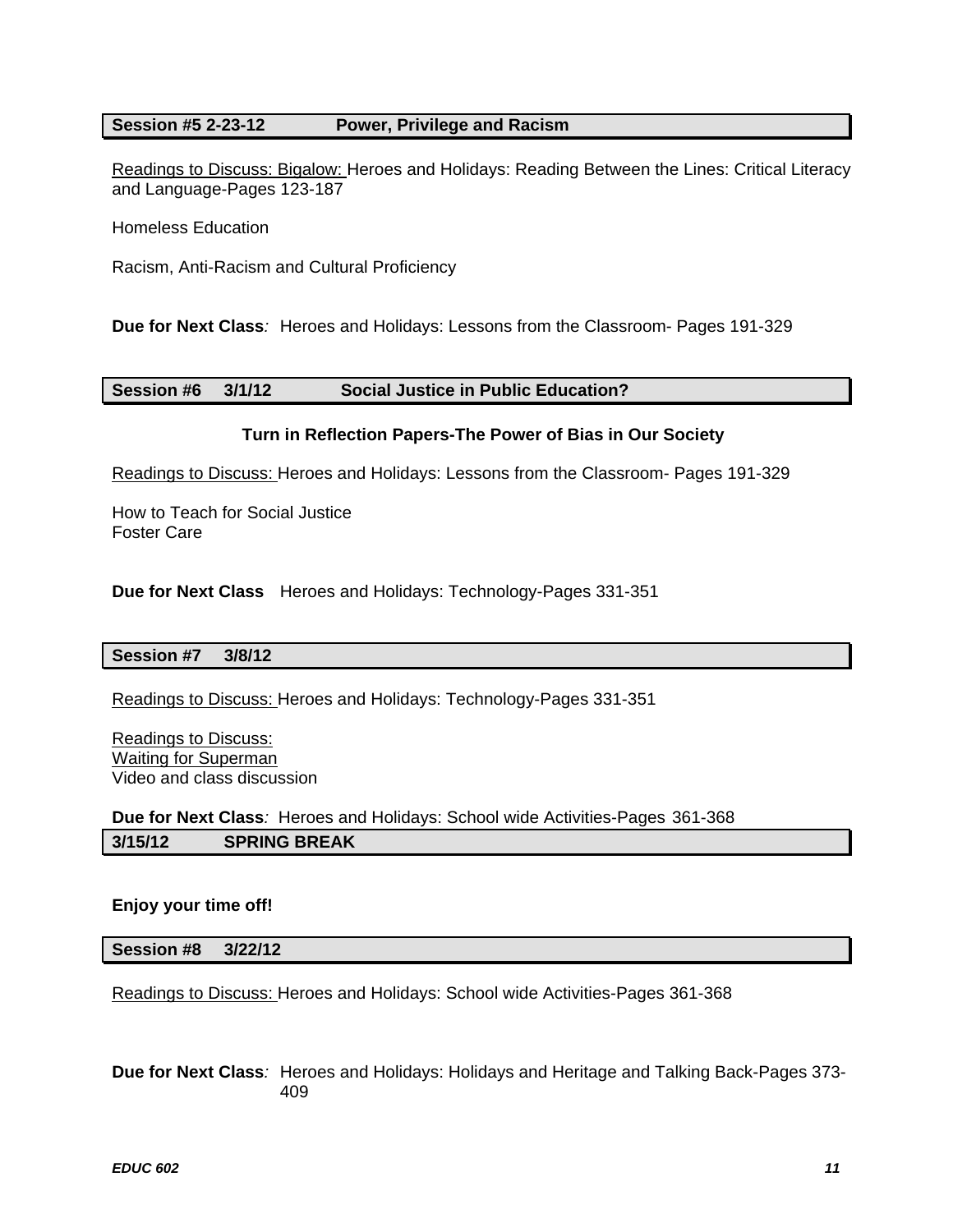#### **Session #9 3/29/12 Respect vs. Tolerance**

409 Readings to Discuss: Heroes and Holidays: Holidays and Heritage and Talking Back-Pages 373-

Going deeper: what does tolerance mean? To us? To our children?

**Due for Next Class** Discussion Leader Group 1: The Power of Words

#### **Session # 10 4/5/12 Assessment Bias/Achievement Gap**

Discussion Leader Group 1: The Power of Words

Schools, Assessment and Children of Poverty Social Justice in an unjust world

**Due for Next Class**:

Discussion Leader Discussion Leader Group 2: The Power of the Past

#### **Session # 11 4/12/12 The Power of a School Community**

Discussion Leader Discussion Leader Group 2: The Power of the Past

CSEC-Sexual Exploitation of Children

# **Due for Next Class***:* **4 Week ELD Literacy Intervention Or Analysis of an Issue**

Discussion Leader Group 3: The Power of Critique Discussion Leader Group 4: The Power of Social Action

# **Sessions #12 4/19/12 ELL/Culturally Relevant Curriculum**

#### **Turn in 4 Week ELD Literacy Intervention or Analysis of an Issue**

Discussion Leader Group 3 The Power of Critique Discussion Leader Group 4: The Power of Social Action

**Due for Next Class***:* Discussion Leader Group 4: The Power of Social Action